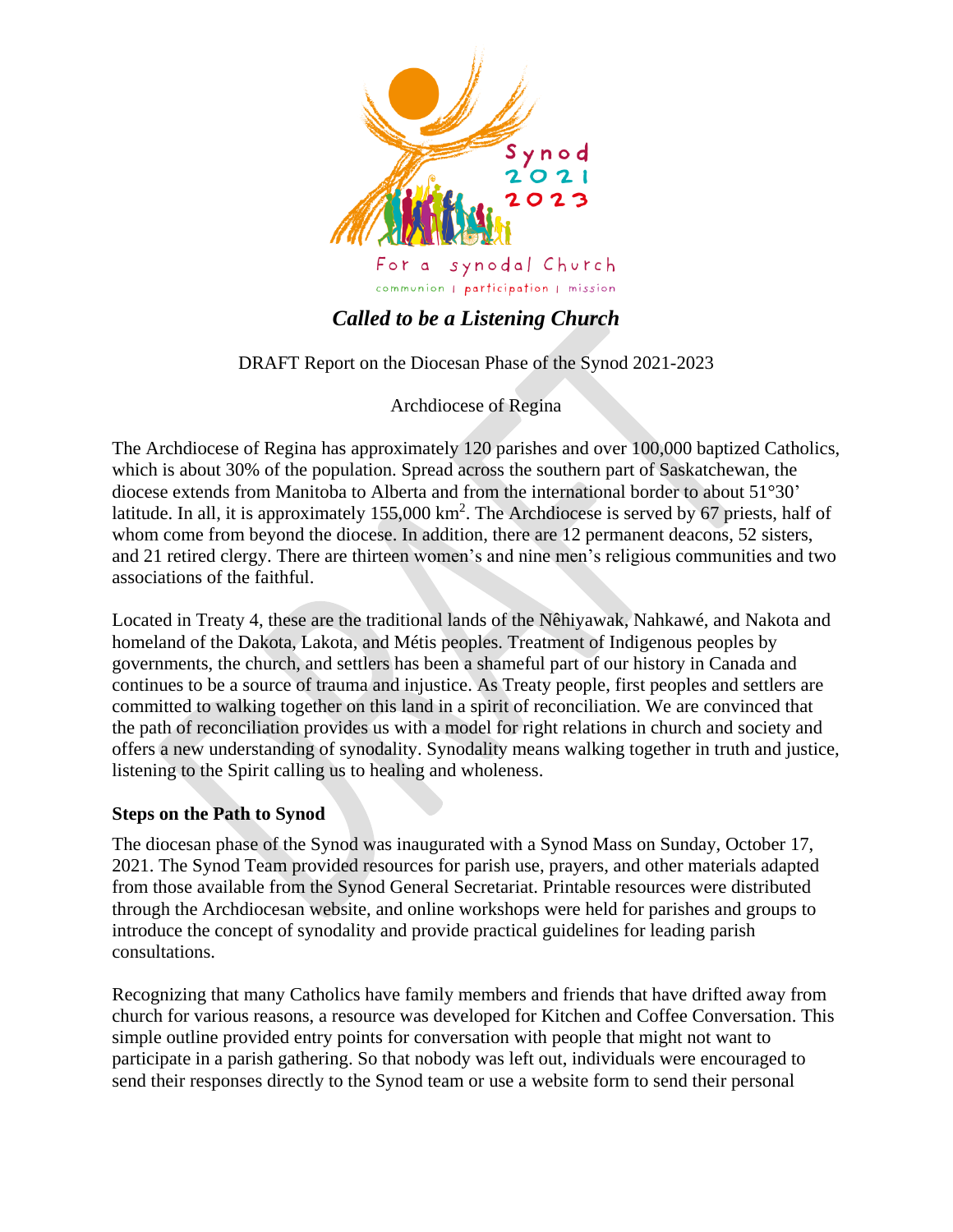reflections. The Synod team discouraged using surveys in parishes and did not provide survey questions on the Archdiocesan website.

Several groups were identified to receive invitations to contribute, including women's groups, religious orders, schools, youth groups, Indigenous people, victims/survivors of clergy sexual abuse, LGBTQ2S+ persons, divorced and remarried couples, and various specialized ministries in the diocese. There was notable difficulty in framing the Synod's fundamental question for those on the margins. We discovered that asking, "How is the church 'journeying together' with you?" can be a triggering experience for those traumatized by the church.

Work with victims/survivors of clergy sexual abuse has been ongoing in our diocese. To facilitate their participation in the Synod, the Archbishop's Delegate and the Victim Services Advocate offered a direct link for those who did not feel able to participate in a parish or other consultation. Their comments about the Synod and the church today were collected. They shared considerable pain and the experience of a church and its leaders that have failed them. In their comments, we hear a continuing need to accompany those the church has harmed and be a more transparent and accountable community.

Our four Catholic school divisions were invited to contribute to the Synod, which resulted in opportunities to meet with three of the school boards. Schools were encouraged to engage in conversation with students of all ages, adapted as necessary. This conversation could connect to aspects of the curriculum that focus on dialogue, intercultural learning, anti-racism, and inclusivity. With creativity, several teachers discussed the Synod in their classrooms. Three of the school divisions submitted reports at the division level. In addition, some schools reported individually. Parishes were also encouraged to reach out to the schools in their neighbourhoods to plan consultations with parents and teachers on how schools and parishes walk together to form children, especially those preparing for sacraments.

Within the diocese, 56 of the larger parishes, both urban and rural, submitted reports. Many rural parishes are gathered together in clusters centred on larger towns with the ministry of a single priest who travels considerable distances for Mass, parish meetings, and pastoral visits. Some of the parish clusters held consultations that included some or all of the parishes within their area, and so as a whole, it was not easy to assess the full participation of parishes. We estimate that 50-60% of parishes participated in the Synod. These parishes comprise as much as 75-80% of the Catholic population in our Archdiocese. Fifty individuals submitted their reflections by email or through a website report form. We did not conduct a diocesan survey, but some parishes developed their own questions and each of the three school boards that reported used a survey tool.

Other groups that reported included Development & Peace-Caritas Canada, Campion College Board of Regents, the Sisters Association of the Regina Archdiocese (SARA), Centering Prayer Community, Spiritual Directors, Emmaus Family Support Ministries (a mental health support network), and two women's groups. Special consultations were held in Regina with LGBTQ2S+ participants, Indigenous Kohkums (grandmothers), survivors and intergenerational survivors of residential schools, divorced and remarried Catholics, and youth. A report was also received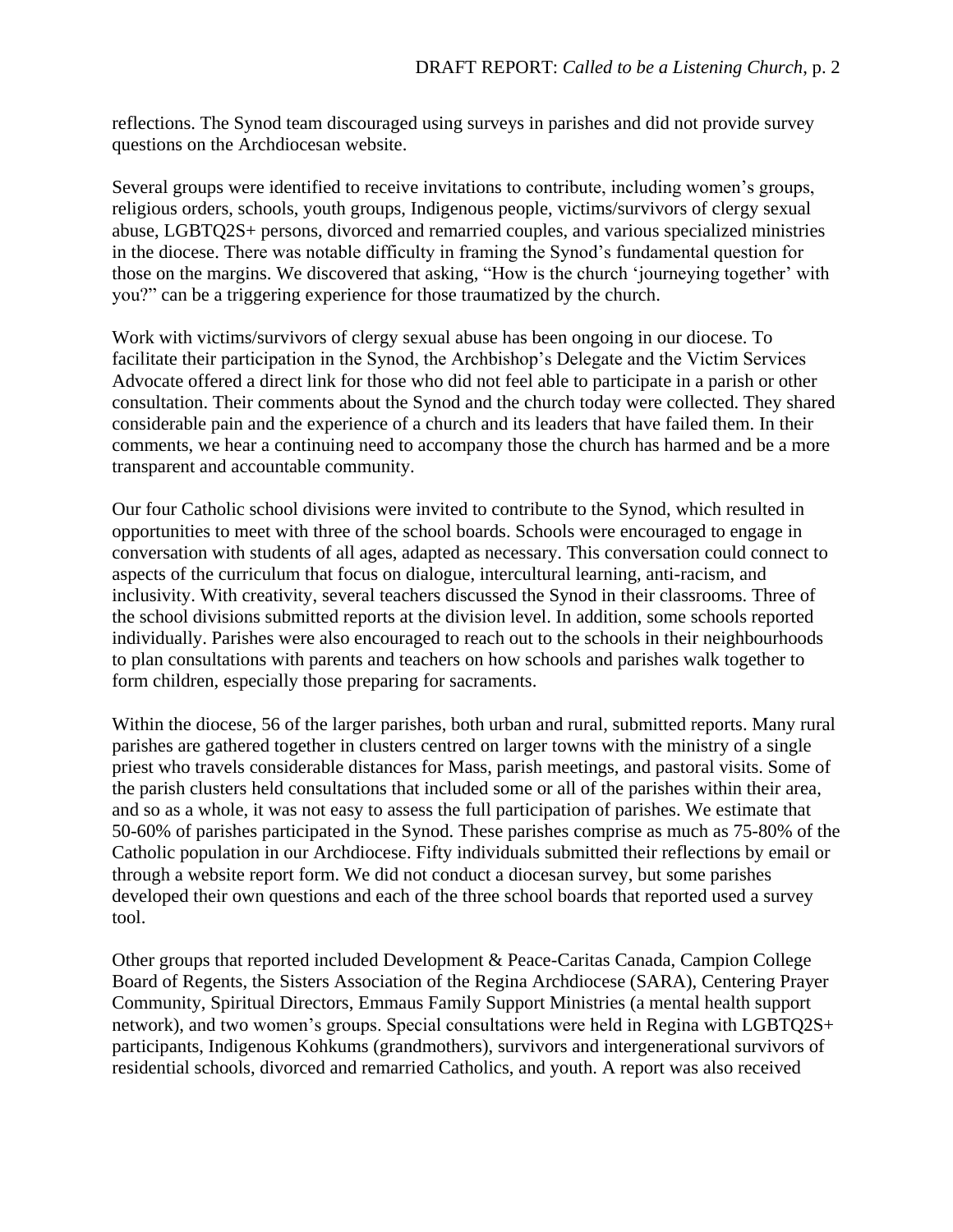from the Mary of Magdala Community, a worshipping community of Catholics committed to the full inclusion of women in all ministries.

#### **The Experience of the Journey: General Observations**

In this report, we offer our recent Archdiocesan experience of walking with Indigenous peoples as a model of synodality. Yet, we have not been very successful in including Indigenous people in the Synod process. We acknowledge that the past year has been particularly difficult for Indigenous Peoples, especially those who are survivors of residential schools. Groundpenetrating radar findings at gravesites of former residential school sites across Canada, the preparations for Indigenous delegations to meet Pope Francis, and now the upcoming visit of Pope Francis in July have all increased sensitivity to serious failings in the church's engagement with Indigenous Peoples. Indigenous people have challenged us to set aside our carefully constructed Synod questionnaires to listen to the experience of the survivors. As a model of synodality, walking with Indigenous Peoples at this particular time in our history reminds us of the need to accompany and listen. One Indigenous respondent wrote, "We may not need 'buildings' for healing but have more sharing circles like this one... this is 'walking together', this is healing for me and all of us! The healing comes when we gather together and walk together."

There are some critical and clear indications among the many experiences, issues, and ideas found in the reports. Principally, there appears to be a restlessness within the church. More than a simple clash of cultures that are liberal and conservative, Charismatic and traditional, lay and ordained, the restlessness in our Archdiocese appears to be about an expectation of change. Some asked for more tradition, orthodoxy, and similar ways of adhering to the faith; others asked for a more pastoral perspective, an openness to the Spirit, and the inclusion of groups typically on the margins. Most respondents passionately shared their hopes and vision for a church that actively participates in the community and is inclusive in worship and service. Our challenge is recognizing that these need not be opposing values but can be creatively expressed within the Catholic imagination. Our challenge is to articulate a vision for mission.

Respondents frequently use the term 'the church' in reference to bishops or priests or, at times, in relation to a nameless and anonymous institution. The Vatican II language of 'people of God,' or similar inclusive terms, were used intentionally by some respondents but rarely. Many of the concerns or issues raised by the respondents can be traced back to a perception of a clerical, rigid, and institutional church. The Synod invitation to walk together was received enthusiastically by most people, although some interpreted it as a "capitulation to modernity" or a "flawed attempt at relevance." Other respondents expressed scepticism about the Synod process, the ability to speak freely, whether narrow interest groups will co-opt the Synod, or whether clerical defensiveness will intervene to control the outcome. "Will our voices be heard?" It has become clear that most respondents value the opportunity to share and participate in collective discernment. Some respondents "have been strengthened by this process of gathering and listening to one another's hearts."

A common theme in many responses was an apparent disconnect of church leadership from lived experience. This was identified in various aspects of leadership and management of the church, including a frequent concern about preaching in our parishes. Those calling for lay preaching and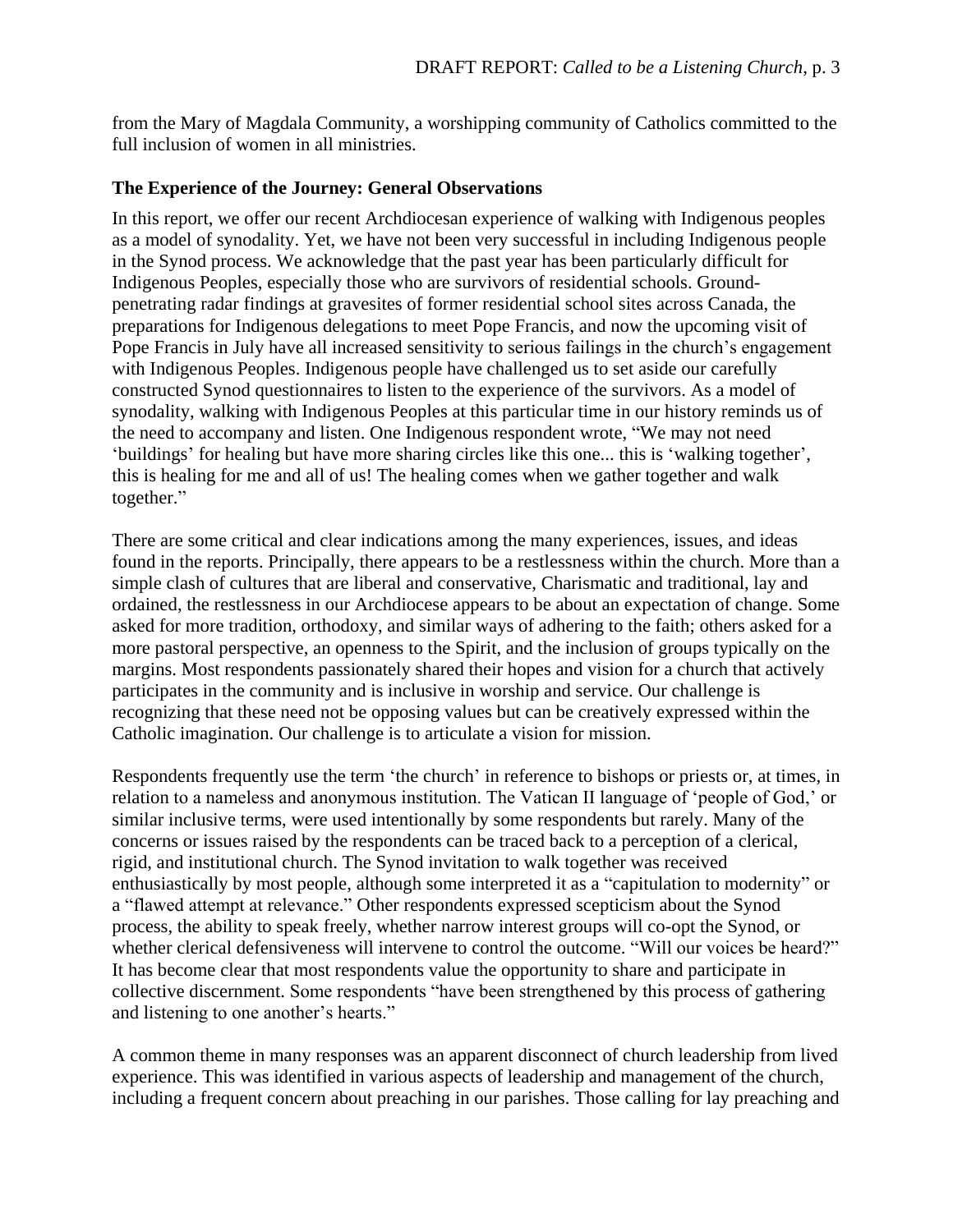other lay ministries cited the experiences of marriage, raising children, and career as areas in which celibate clergy are frequently ineffective in their preaching. Other respondents noted an emphasis on piety and doctrine rather than equipping parishioners for the challenges of the 'outside world.' A related concern is the language of the homily. In our increasingly secular world, it was felt that "we need to communicate in language suitable for the listener."

## **Call for Inclusivity**

Numerous responses explicitly called for greater inclusivity, with many citing Pope Francis' frequent calls for the church to go to the peripheries. Inclusivity was understood differently among the respondents, some of whom understood 'inclusivity' as an attitude of tolerance, openness, acceptance, and welcome. Others spoke about the church reaching out to marginalized groups such as women, Indigenous, young, old, disabled, LGBTQ2S+ persons, and divorced and remarried Catholics. Inclusivity is about forming and nurturing our communal life together. Some respondents suggested that inclusivity requires a heightened value for community and the need to live out our faith by acting and living like Christ.

Inclusivity was understood to involve an essential synodal skill: active listening. "We need to strengthen our spiritual, psychological, and philosophical instincts." "We must listen with mercy." The church as a whole must be moved to compassion and action in support of those cast off from our society to make a preferential option for those most in need. "We need to learn to walk together and do this in an active concrete way."

Many respondents requested inclusive language in liturgy and the naming and imaging of God, identifying male-gendered language as an ongoing source of alienation. Others pointed out that inclusive liturgy involves more than attention to gender pronouns; we must also envision a just community that includes a diversity of languages, gender, race, education, wealth, and social status. The peace of Christ that we profess at Communion must be expressed in the church community and in the world in which we live. They envision parishes reaching out in their neighbourhoods to the marginalized and alienated.

One could summarize comments on inclusivity as a desire for change in parish culture so that people demonstrate behaviours and participate in the world as 'companions on the journey' who walk with others in the way Christ calls us. Such a change has implications for our parishes' leadership requirements.

## **Youth and Family**

Insights regarding youth in the church are drawn from parish and individual responses as well as consultations at a major Archdiocesan youth rally and extensive surveys conducted by our Catholic school divisions. There was a consistent concern about the lack of youth attendance and involvement in church activities and calls for more targeted youth programming. While there is an active youth ministry operated out of the Archdiocesan Pastoral Centre, it is a matter of concern that only one parish in the Archdiocese has a paid youth minister. It was noted that there is a difficulty attracting youth ministers if parishes do not offer a living wage and that unrealistic expectations about youth formation have led to a high turnover in youth ministry personnel.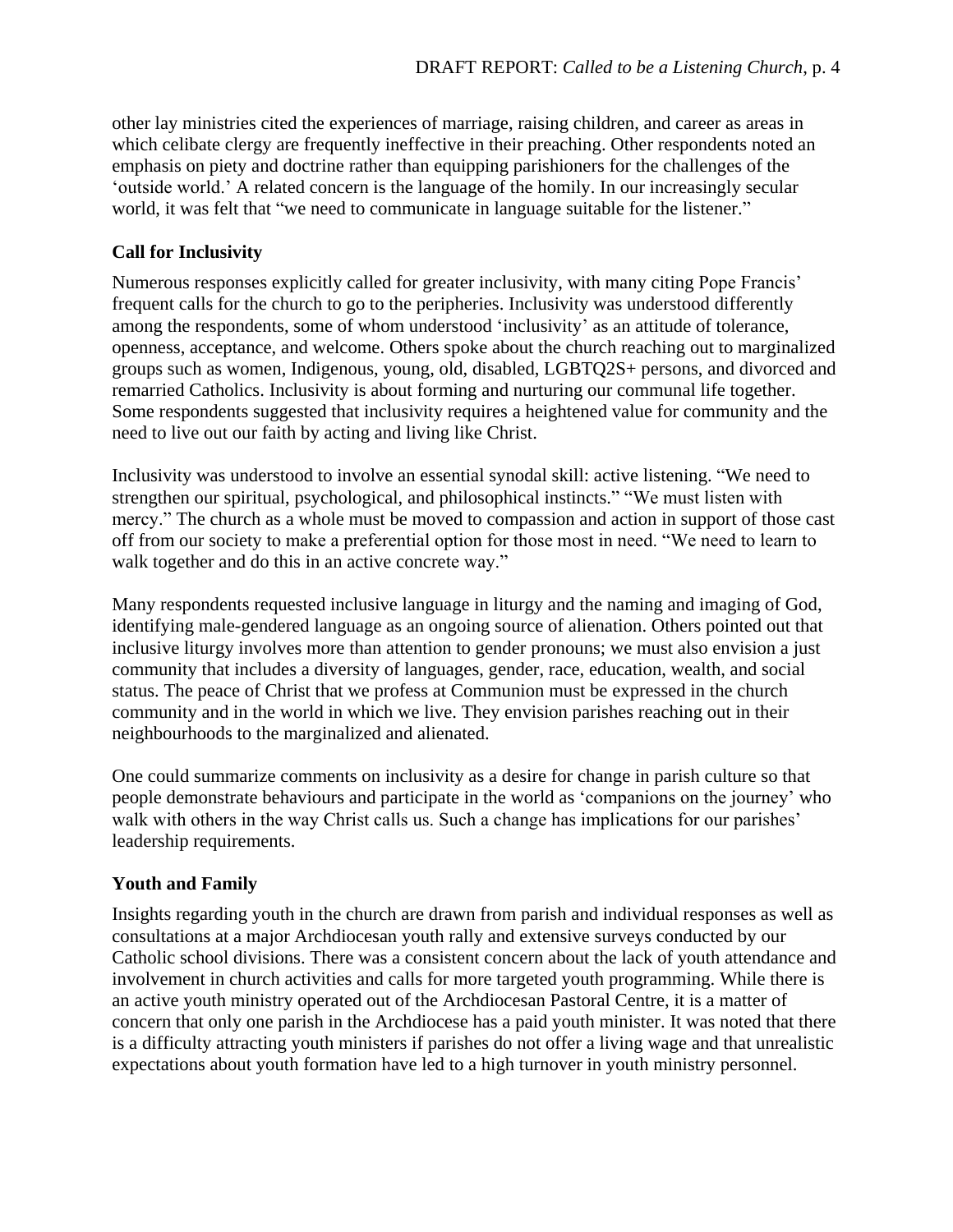Critical steps to engaging youth were identified, including involving youth in projects and decision-making so that they feel that they are part of the church, letting youth bring in new ideas and participate in leadership roles (such as parish and finance councils), and forging closer connections between parishes and schools to aid a coherent formation from sacramental preparation through adolescence. Several respondents suggested a more interactive Mass. Others proposed the need for safe places for youth to talk. Several suggestions were received about assisting parents in evangelizing their children. One youth respondent pleaded, "Help us find our why to be involved?" Young people expressed a longing to belong, but many feel the current church structures are closed off and uninviting. Adolescence is challenging for youth searching for identity and a sense of purpose in life. The church is being asked to walk together with youth on this journey and assist them on their way.

Numerous ideas were proposed to assist parishes in developing their ministry with youth. These included youth groups, Christian field trips, social justice work, cookies after Mass, games nights, and visits by parish priests and other parish leadership to local schools. Liturgical proposals included youth Masses, modern music, contemporary language, and involvement of children and youth in liturgical ministries. Dealing with issues that teens face, parishes are encouraged to strengthen safe environment protocols, help with bullying (including online), and help with mental health and self-esteem. As noted above, a disconnect from lived experience was strongly emphasized by youth, who called for preaching that has more relevance to today's world.

North American societal patterns complicate the challenges for pastoral ministry to youth and families. "People of the church community don't accept people entirely unless they are a nuclear family." An overview of responses would suggest that families are struggling and seeking support from their church. Respondents called upon the church to assist families by equipping them mentally, physically, and spiritually. "Prayer is essential but must be matched by practical assistance, especially for marriages in crisis."

Interchurch families offered a distinctive response to the Synod. An interchurch family is one in which one spouse is Catholic, and the other is a baptized active member of another Christian church, and who together participate to some degree in each other's church. Once seen as a problem, these families make a vital contribution to ecumenical relations as they can serve as a bridge to other churches and frequently become key leaders in parish and other ecumenical bodies. Yet, most interchurch couples choose to remain anonymous in their Catholic parish. These couples often felt treated as pastoral problems and described the periodic transfer of parish priests as the most disruptive experience in their spiritual and family life. Recent consultation with interchurch couples indicated considerable interest and hope for the Synod and pastoral practice in the diocese. However, many of the same couples indicated that after some decades of struggle in Catholic parishes, they primarily worship in their other church, where they find support and acceptance.

#### **Parish Vitality**

For many Catholics, a parish is a place that you visit. It is a building and the ministries associated with that place. Few people experience the parish as a neighbourhood community whose ministries are experienced in the homes and businesses of the whole parish. Ministry is thus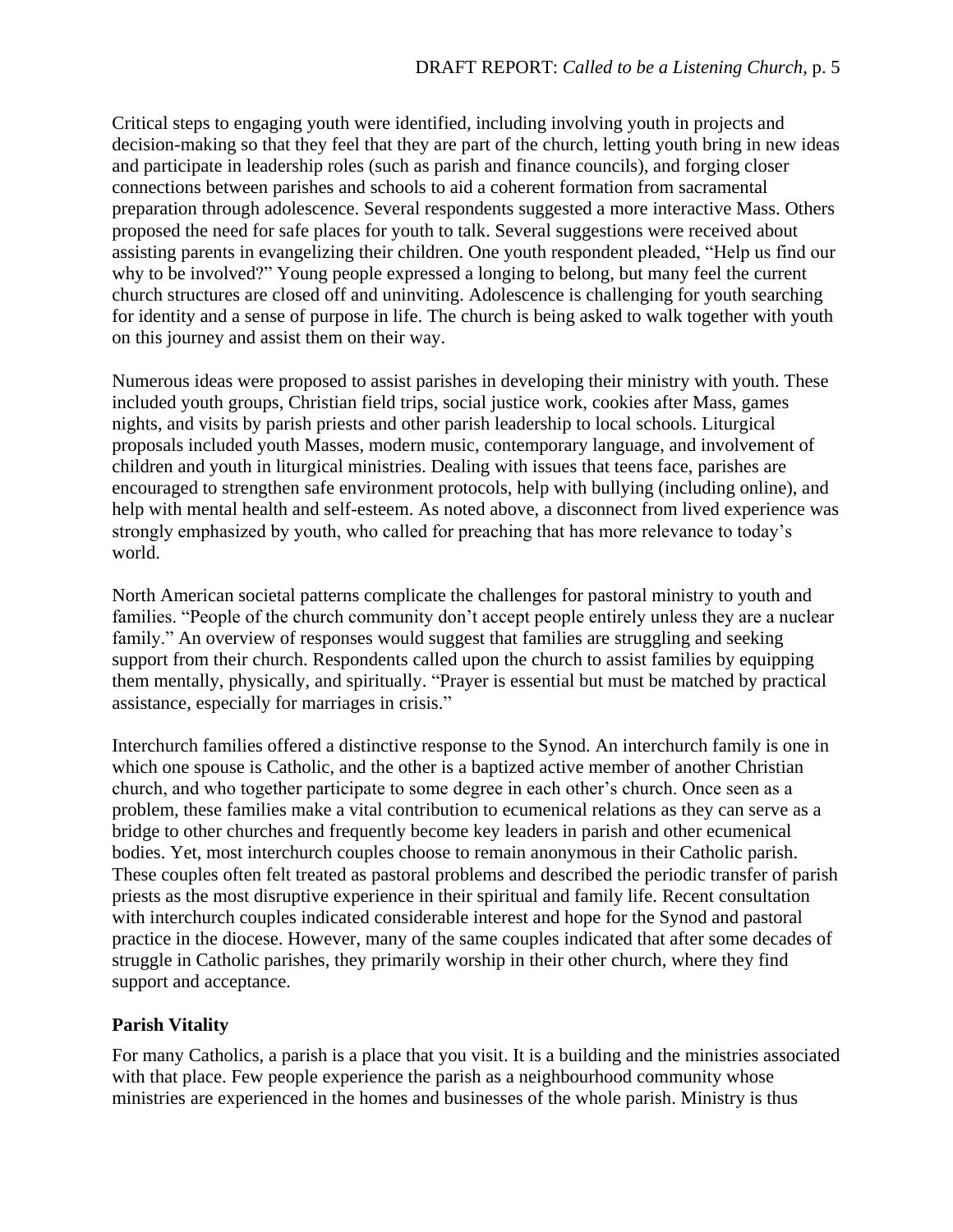limited to things that happen in the church and by the priest, reinforcing clerical divisions among the faithful.

Submissions recognized that despite the great importance of Catholic education to evangelization and passing on the faith, there is a lack of connection or collaboration with local Catholic schools. Numerous respondents indicated the importance of parish outreach to the neighbourhood and involvement in community projects and concerns. Communication within the parish was noted as a perennial problem, with many parishes struggling to communicate more than the bare essentials of the parish or diocesan programs and activities. A lack of Catholic media limits the awareness of Catholic news and opinion from beyond the diocese.

Shifts in rural population were confirmed to have had detrimental effects on the vitality of many parishes. Age and other demographic shifts are also factors. These factors have contributed to low attendance and financial stresses in recent years, thus leading to numerous parish closures. However, many parishes have reported an undue focus on parish finances. Travel distances, administrative load, and other factors related to the clustering of parishes take a toll on rural priests, making it difficult to respond to new pastoral opportunities.

It was noted that parishes need to be open to new ideas and appreciate the gifts that others have to offer. During the COVID pandemic, many parishes were able to adapt and innovate. Respondents have spoken of the value of moving "out of our comfort zone." Others have expressed a desire to improve parish efforts in acceptance, listening, living Christ-like lives, welcoming newcomers, deepening trust, learning about Indigenous history, loving one another, dialogue, and sharing gifts and talents. Some respondents cited Pope Francis calling for a "culture of encounter," for the parish to be a "field hospital," and for the church to live on the peripheries.

Many respondents expressed the importance of the Eucharist to parish life. This is evident in those parishes which no longer have Mass every Sunday. The formation of basic faith communities was proposed in some responses. Several basic communities might be led by lay ministers under the pastoral leadership of a priest. Other ministry proposals included the deployment of parish nurses, who would connect the church's healing ministry to pastoral ministry within the parish. A number of respondents noted the need for mental health training for clergy and other parish leaders.

There was a recognition that a central factor in the vitality of a parish is the degree of community involvement. Doing things for one another and one's neighbours builds community participation and commitment and leads to a flourishing parish.

Quite a few responses from Regina respondents call attention to the lack of Mass times that are accessible for people working shifts or weekends. It was noted that in several other dioceses, youth Masses scheduled late on Sunday are also helpful for shift workers.

One parish reported some unique experiences related to their multicultural context. This francophone parish has many parishioners who are first-generation Canadians. These newcomers have come from francophone countries around the world and bring their distinctive cultural and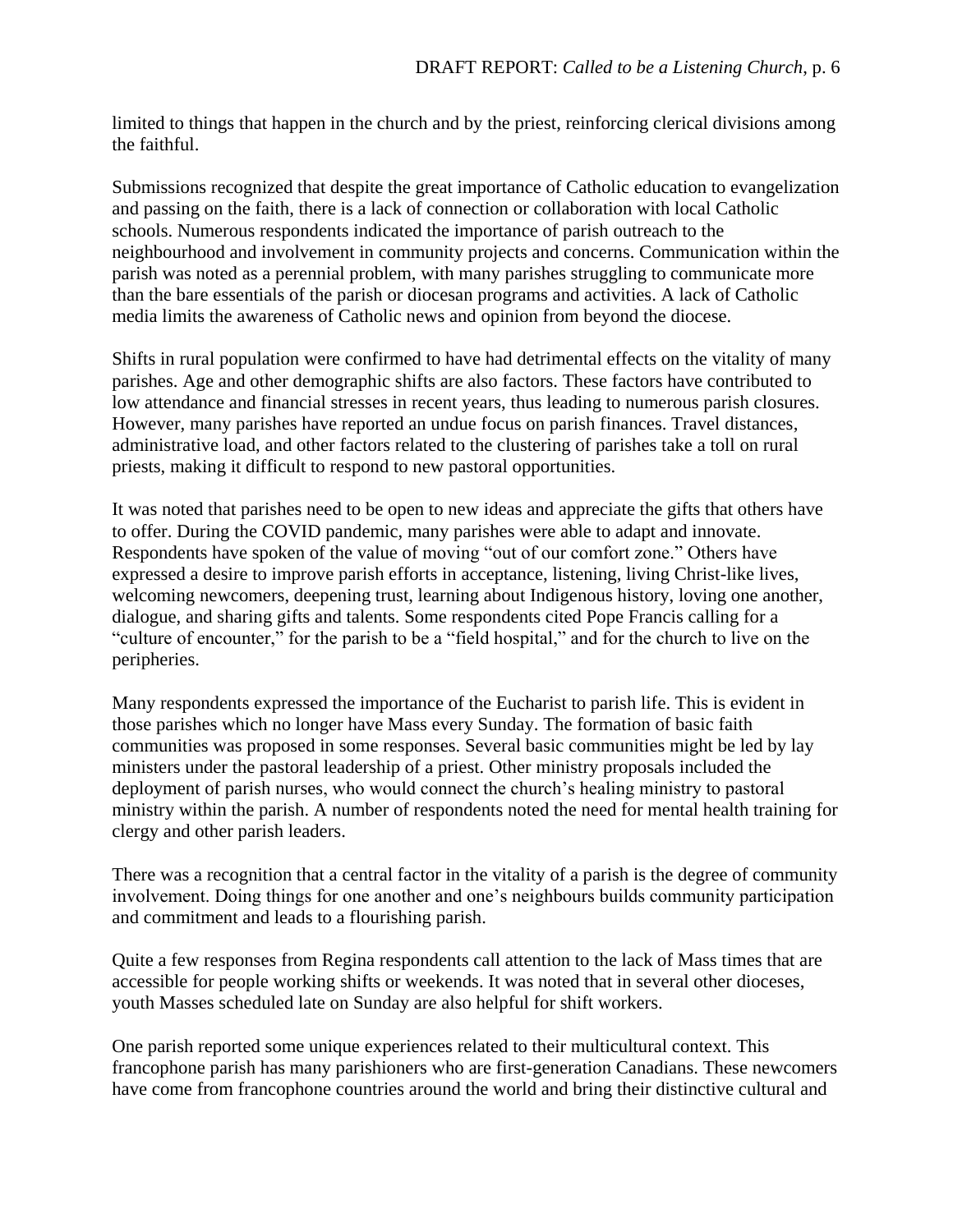linguistic experiences. This parish held numerous sessions for the Synod consultations, including one in Kirundi. As a parish formed to preserve a particular linguistic heritage, they now embrace a plurality of languages found nowhere else in the diocese. Many of the same pastoral challenges exist as in other parishes, yet they have a distinctive expression in light of the ecclesial culture brought here with these parishioners.

#### **Leadership: Lay & Ordained**

Parish leadership is a key aspect mentioned throughout the submissions and is deeply connected to parish vitality. The pastor was seen as the principal leader in a parish but is not alone in this responsibility. The parish pastoral and finance councils and other designated leaders were seen as essential to the health and strength of a parish's pastoral mission. And many additional people in the parish are essential to accomplishing the many tasks that help a parish flourish. Questions of leadership were also linked to the role of the laity in the church. Some respondents raised the topic of lay participation in decision-making and governance as a meaningful form of leadership.

While noting that, by virtue of baptism, all of the faithful have responsibility for active involvement in ministry within the local community, frustration was expressed in how the lines of authority and decision-making clashed with potential lay leadership with their particular expertise or gifts. There was acknowledgement of the heavy workload of priests vis-à-vis the bottleneck of decision-making that needs to be addressed. Lay leadership was noted in various liturgical ministries, the faith formation of their children and the whole community, and advocacy for social justice. Leadership in this work is the particular apostolate of the laity. Associated with a desire for more lay participation in ministry are the more specific concerns about women's roles in ministry. Aside from the calls for women's ordination mentioned earlier, there were many calls for fuller participation of women in roles not restricted by ordination.

It should be noted that support for married clergy and the ordination of women was widely expressed in numerous submissions, in the individual, school, and group responses and the comments reported from parish consultations.

Respondents identified a need for the whole church body to be responsible for pastoral care within the community. More specifically mentioned, caring for one another is a duty of every disciple and cannot be reserved as the exclusive ministry of one portion of the body of Christ. In this regard, it was noted that parish pastoral councils are too focused on finances, buildings, and maintenance and not enough on building the faith of the people entrusted to their care. Some respondents reported experiences in which priests rarely consulted the parish councils on pastoral decisions or consistently overruled them.

Numerous respondents expressed appreciation for priests with a welcoming attitude, while others shared stories of pastoral disasters that began with poor pastoral leadership. Some respondents identified the process of priest placements as a factor inhibiting strong pastoral ties. For some respondents, a lack of involvement of parish members in priest appointments contributes to a continued disconnect between the gifts of the priest and the needs of the parish. Respondents proposed various changes to the education and formation of clergy, including leadership, parish and financial administration, and mental health triage.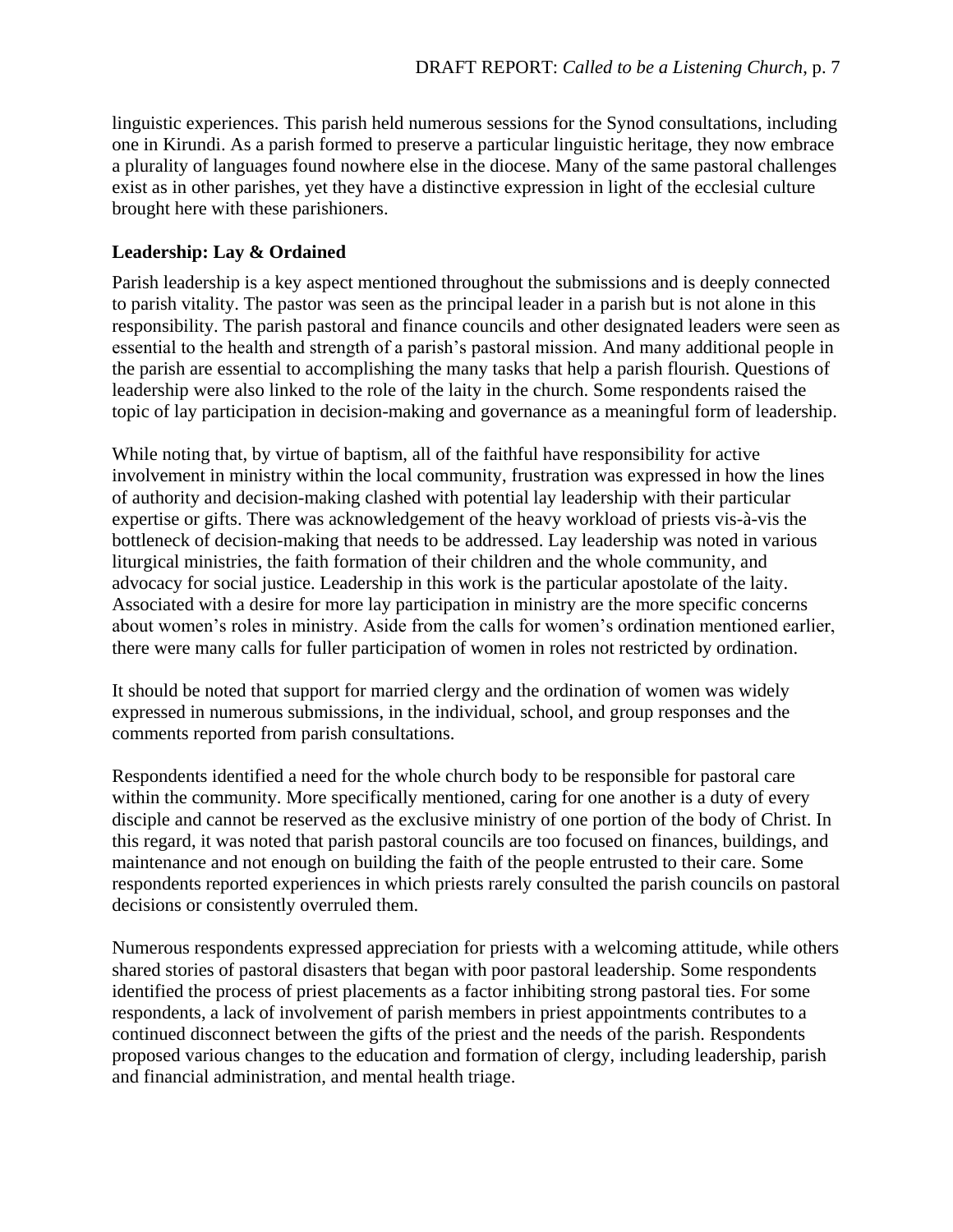Many submissions mentioned the biblical notion of servant leadership. Leaders, clergy and lay, are called to be authentic in their ministry; they are to "walk the talk." There was an emphasis on continuing spiritual formation and pastoral education of clergy, noting that they must be supported with appropriate resources. Many respondents reported that clergy are frequently illequipped to address the pastoral challenges of their people. Questions of accountability, transparency, and authoritarianism in parish and diocesan leadership raise concerns for laypeople who have considerable management and leadership experience within their own fields.

Many respondents identified a need for leadership to be focused on people. For some, this means the simplification of ritual, legalisms, and "excessive religiosity" to become a more pastoral church. Others spoke of the need to focus on social issues that impact the poor. Some respondents have a perception of inaction on matters of priority.

Respondents also noted that our diocese has trained lay spiritual directors who could be more widely utilized. Other submissions addressed the need for mental health training for priests and parish leaders. It was reported that 80% of people who suffer from mental health challenges seek out help from their local parish or pastor first.

#### **Engagement with the World: Dialogue in Church & Society**

The Synod themes invited consideration of how the church relates to the world. Some respondents understood the church as separate from the world, a shelter from the storm, or a people set apart. Others called for greater engagement with the world and its troubles. Connected to the earlier discussion about "Who makes up the church?" many respondents implicitly identified the church with the clergy. In contrast, the laity are called to engage with the world. Respondents mentioned social justice, ecumenism, and interfaith relations as areas where the church engages the world.

Social Justice: Many recognized the link to our Catholic social teaching of solidarity, the commitment to walk together with the oppressed. Sharing in the same journey as those who experience injustice, we become advocates for the voiceless. Authentic to the mission entrusted to us, we proclaim the Gospel. Numerous justice issues were mentioned in the responses, more than we can list here; however, education and action on care for creation was a repeated call. It was noted as an overwhelmingly important issue and should be integrated into homilies and parish action. One respondent wrote: "If the Church is to flourish, social justice must be at its heart." The contribution of religious communities must be noted here. Within the Archdiocese, as elsewhere, religious communities were recognized as continuing to lead the Catholic community in calling attention to systems of injustice and structures of sin.

Ecumenism: A consistent theme among an overwhelming number of responses was support for ecumenical cooperation and dialogue. Some called for the churches to speak boldly together on social issues. Others called for sacramental sharing with other Christians. One respondent invited us "to be aware of opportunities to pray and socialize together" with other Christians. A few responses suggested more involvement of youth in ecumenism. Recognizing the challenges for rural parishes as noted above, respondents were encouraged by efforts to unite rural people struggling with similar issues in maintaining their churches.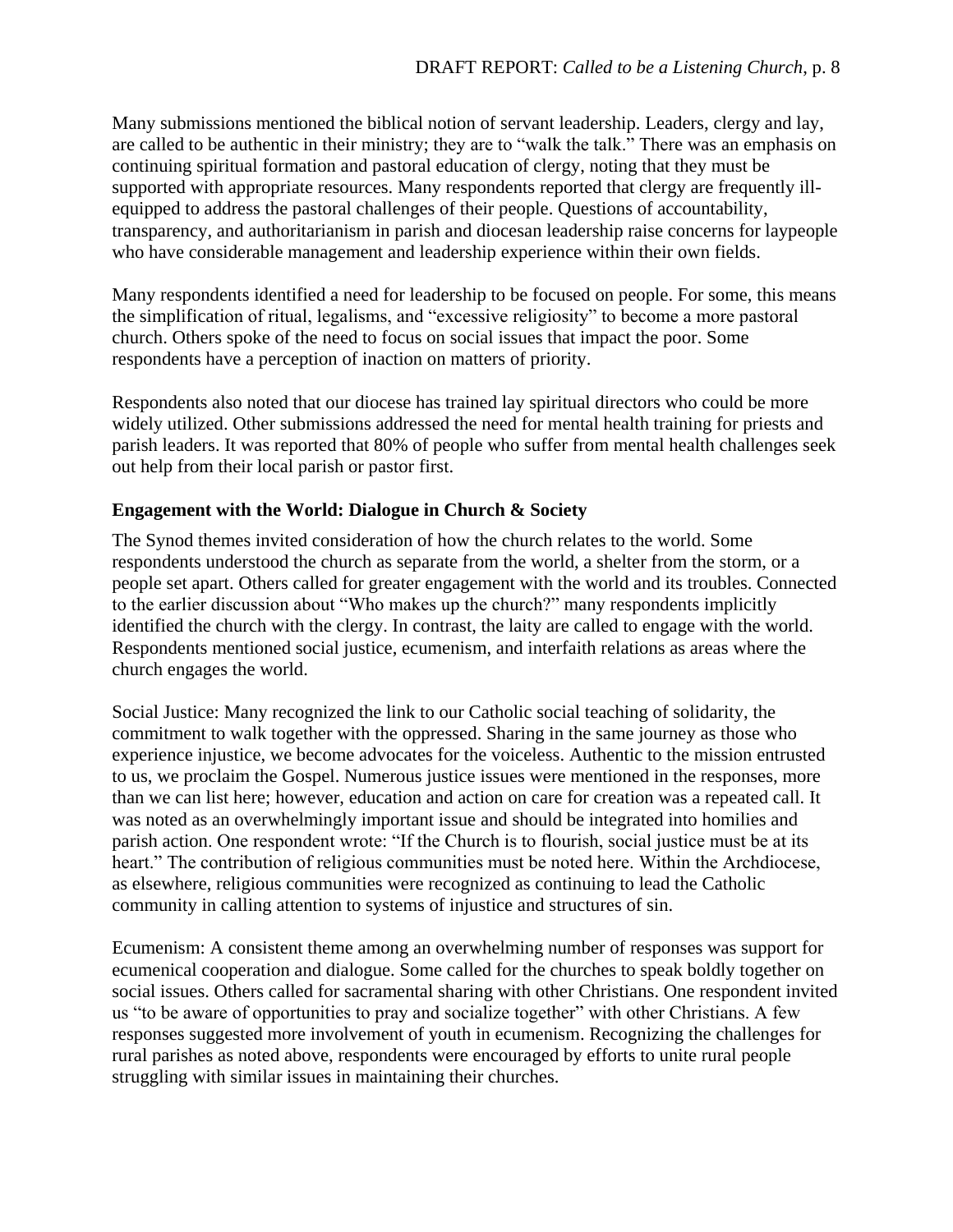Interfaith relations: The church's commitment to interfaith relations was also supported by several respondents. One suggestion included promoting Centering Prayer, "which transcends geographical, cultural, and religious differences." Some responses suggested that the Catholic approach to other faiths and spiritual traditions could be a valuable framework for a positive assessment of Indigenous spirituality.

In addition to the dialogue beyond the Catholic Church, some respondents also expressed concern about the quality of dialogue within the church. Numerous respondents offered their approval and support for increased synodality. A few voices were critical of the synodal path, objecting that bishops and priests are endowed with decision-making authority and must continue to do so. Most respondents did not understand synodality as conflicting with traditional modes of teaching and authority.

# **Acknowledging Trauma by Our Church**

Several respondents addressed tragic errors within the church for which many people continue to suffer. Numerous respondents identified the harms of residential schools and clergy sexual abuse as areas of particular shame. Other concerns were raised regarding the treatment of women facing pregnancies outside of marriage, domestic abuse, bearing difficult marriages, discrimination and exclusion of LGBTQ2S+ persons, and the continuing exclusion of women from ministry. Recognizing that there are many injustices globally, several respondents stressed that we must demand better of ourselves and our church. Yet there are many stories of how current church laws and teachings perpetuate pain and trauma. "The systematic alienation and degradation of any group of people is abusive and sinful."

There was a strong call for truth and reconciliation action within our church. In addition to the clear voices of the survivors and intergenerational survivors of residential schools, respondents from groups, parishes, youth, schools, and many individual respondents raised the need for education about residential schools. "When I think about the history of our country and the church's role it makes me want to cry, so much pain and trauma." They offered specific suggestions for their parishes and the universal church. "The church has had and still does have a lot of secrets. It's time to open the doors, let the secrets out and for the truth to come out." Many respondents offered sharp condemnations of church authorities who have failed to respond to the Truth and Reconciliation Commission's 94 Calls for Action, particularly the failure to express true contrition in church apologies for residential schools, to release church records, and to complete the best-efforts fundraising campaign. One respondent commented, "I don't think the faith community all agree on the consequences that have plagued [First Nations, Métis, and Inuit] people. I don't believe our community wants to accept the consequences of our true history of settlement."

Loss of language, culture, and identity were the result of the Indigenous experience of colonization. To address this, Indigenous respondents call upon the church to assist in the revitalization of language, culture, and ceremony, and the establishment of healing centres across Canada. "Bishops and those in leadership need to learn our spirituality, traditions, beliefs, who we are."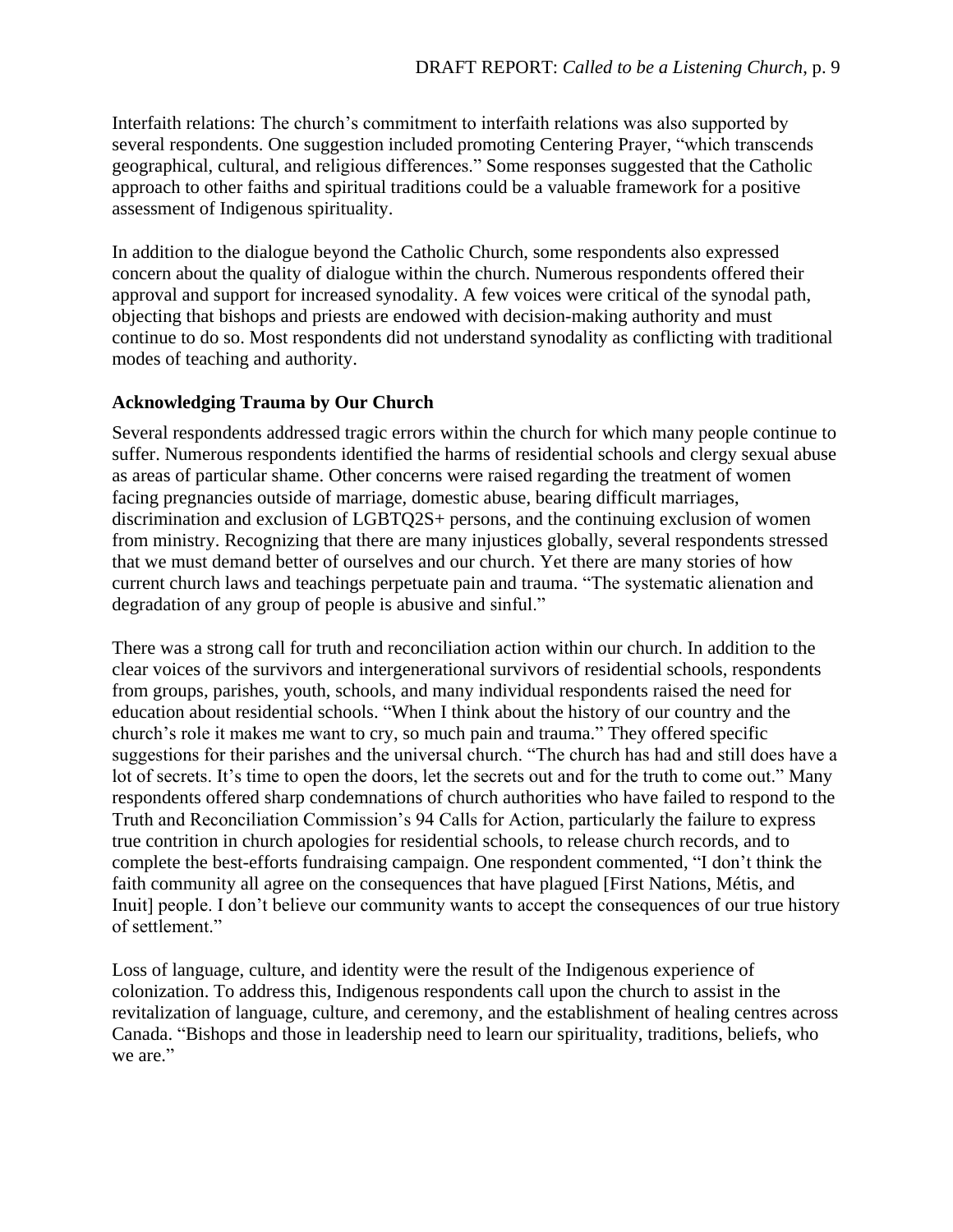A clarion call to the universal church is that "the Doctrine of Discovery needs to be repudiated… the basis of colonization. This has to completely go!" Suggestions for the local church included that an appropriate land acknowledgement be developed and used at every Mass, education through the Kairos Blanket Exercise, holding sharing and healing circles, and the presence of an elder at the altar with the priest. "So much of our kinship/family circles have been broken through the residential school system and ongoing intergenerational effects... but these kind of circles can help us create new family ties and kinship with each other and together we can heal and 'walk together.'"

## **Church Teachings: "Tensions and Traditions"**

This document closes by highlighting responses which bring the reader back to the "restless anticipation" described towards the beginning. "Catholics are not so much fallen away, but driven away," summarizes how several respondents described their experiences of rejection by the church. From women, we heard of sexism, misogyny, and spiritual abuse. As noted above, several responses from individuals, parishes, and other groups, called for a re-evaluation of the current teaching on the ordination of women. Numerous responses noted the potential for women deacons with approval.

It was stressed that both the divorced and remarried and LGBTQ2S+ have suffered first from a judgemental church and society and secondly from misunderstandings of the church's teaching. Pastors and people have perpetuated restrictions not substantiated in the official doctrine and canons. One LGBTQ2S+ person emphasized the importance of a pastor's welcome, indicating their own good experience as an example. Both groups called for relaxing current norms to permit full sacramental life and acceptance. LGBTQ2S+ participants specified that "allowing the sacrament of marriage would be a clear sign of full acceptance." Divorced and remarried couples indicated that "annulment rules remain painful, confusing, and anger-provoking." There was a suggestion that the church get out of the legal aspects of marriage.

As one respondent explained: "we need to identify those who have left the church and those thinking about leaving." Others cautioned about only reaching out to those who have left with the aim of bringing them back. "We need first to understand the reasons why people leave." Some respondents identified church law as the cause of hurt and suggested a "return to Gospelbased values" instead of church law. Many respondents viewed church teaching as rigid and lacking inclusivity.

There were many examples of respondents not agreeing with church teaching on matters relating to access to the sacraments. For example, there were numerous calls for sharing the eucharist with other Christians, the divorced and remarried, or those in irregular situations. Some respondents addressed matters of pastoral policy such as the baptism of the children of unwed parents and the anointing of people choosing assisted suicide.

There were calls for changes in the church's teaching on contraception to permit non-abortive forms of contraception. Other comments called for greater tolerance for abortion. These opinions appear to reflect the struggle that Catholic families have in living within complex and imperfect relationships and realities.